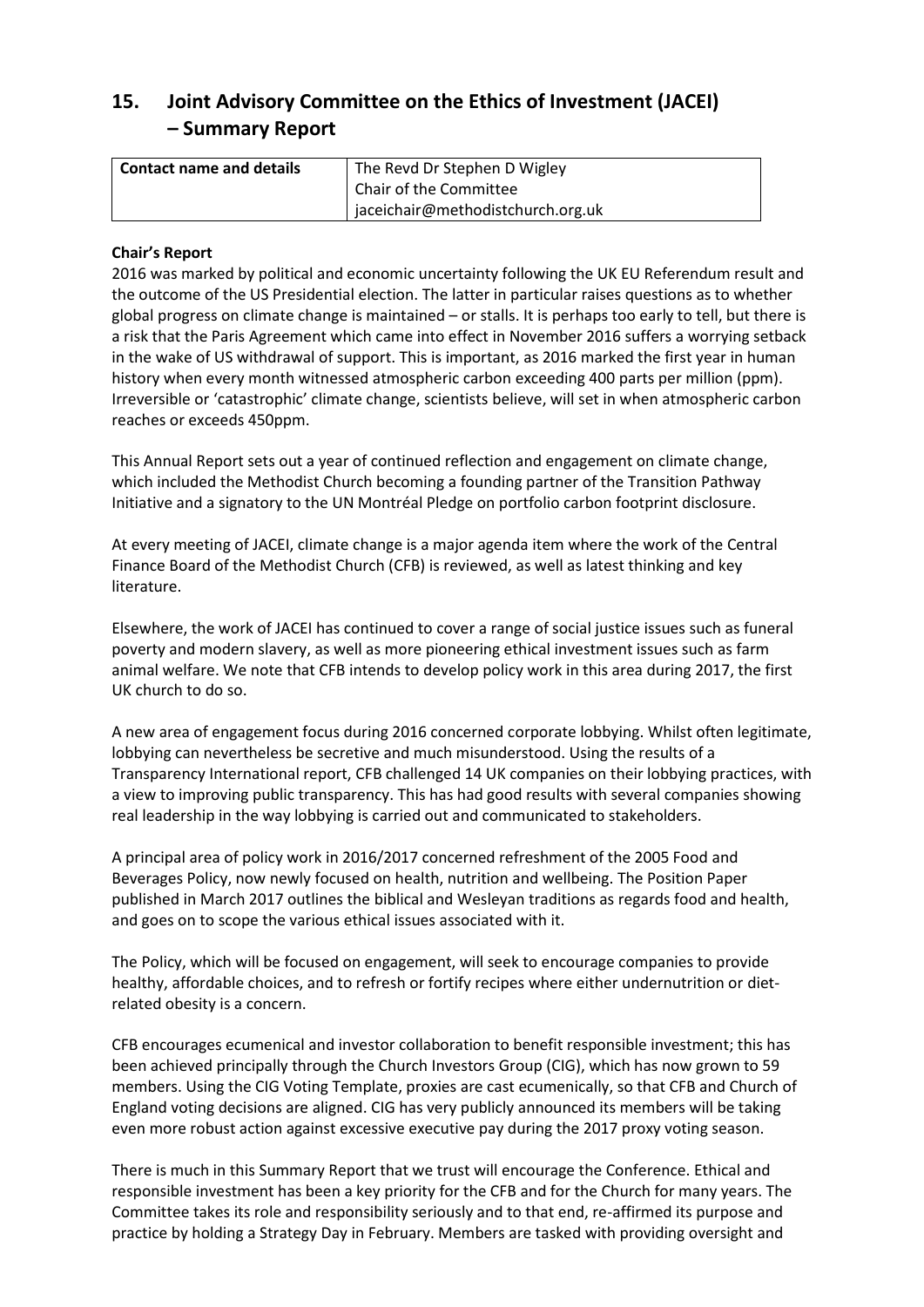expert input on a range of complex ethical dilemmas affecting social justice and they do this with diligence and humour. I would like to thank all my colleagues on JACEI for their time and commitment to this important work.

However, there are two people in particular to whom special thanks are due. The first is the Revd John Howard who led JACEI for nine years as Chair and who stepped down in June. John led the Committee during a time in which the number of issues the Committee had to review grew significantly. We are greatly indebted to his wise chairing and careful stewardship over this period.

The second is Mr Bill Seddon who retired as Chief Executive of the CFB at the end of 2016. For over three decades, Bill has shown unwavering commitment to the principles of ethical investment exercised as Christian witness on the Church's behalf. The strong reputation Methodism has for investment ethics, begun by Charles Jacob CBE and Brian Brown, has been most ably continued and nurtured by Bill in his senior roles at the CFB. We wish him a long and happy retirement which comes with our sincere thanks.

### **Executive Summary**

#### **Climate Change**

2016 saw continued focus on climate change following the introduction of the CFB Policy on 'Different Fuel Types'. During the year, CFB became a signatory to the UN Montréal Pledge, and fully disclosed its portfolio carbon footprint in compliance with the Pledge. JACEI welcomed the collaborative Transition Pathway Initiative in which CFB was a founding supporter. Papers on oil sands and fracking were received, and engagement took place with key companies including electricity generator SSE.

Thinking has begun concerning the influence of the financial sector in providing funding for fossil fuel projects. Climate change is fully integrated into proxy voting, whereby CFB will vote to oppose the Report and Accounts where the company is perceived to be a climate change laggard.

#### **Extractives and the Mining and Faith Reflections Initiative**

JACEI followed developments in the *Mining and Faith Reflections Initiative*, which brings together mining executives and church leaders to discuss sustainable mining. Preparations are in hand for a major day of reflection later in 2017, and constructive meetings were held during the year including further mine visits. JACEI continually monitored the situation following the Samarco mine disaster in Brazil, and noted the action BHP Billiton, one of the joint venture partners, had taken. JACEI will continue to monitor the company's response.

### **Ethical Issues in the Food and Beverage Industry**

A Position Paper was approved scoping ethical issues in the food and beverage sector connected with health, nutrition and wellbeing. Subsequently, a Policy Statement was recommended to the CFB for approval. The Policy will replace an earlier one dating from 2005 as well as the specific Policy on Nestlé and Breast Milk Substitutes.

#### **Nestlé and Breast Milk Substitutes (BMS)**

JACEI remains strongly supportive of a process of robust dialogue with Nestlé on Breast Milk Substitutes (BMS), and monitors the engagement process closely. JACEI welcomed the addition of Danone into the FTSE4Good Index after it met the qualifying standard on BMS.

### **Corporate Lobbying**

A new strand of work saw CFB engaging with 14 companies on their approach to lobbying. Whilst often legitimate, inadequate transparency can be an impediment to trust. The initial round of engagement resulted in some promising responses, and this work continues.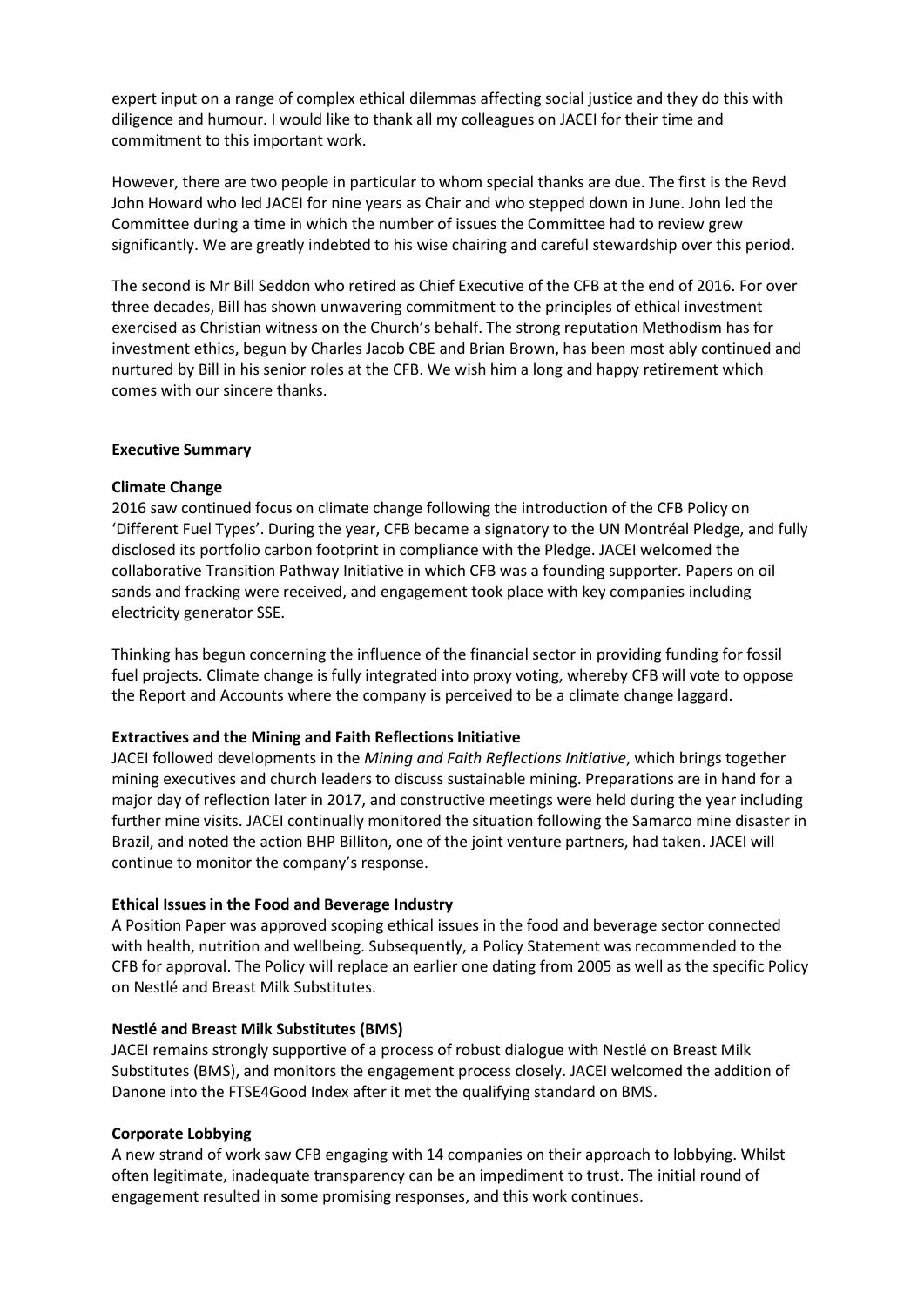### **Funeral Poverty**

This strand of social justice work came to an end with a very constructive response from the Cooperative Group setting out their commitment to the Fair Funerals Pledge.

## **Water Risk**

CFB leads the CIG engagement project on water risk and completed the final round of engagement with 37 companies where water stress appears to be a strategic or operational risk. The project has resulted in several companies improving disclosure. CIG is now reviewing whether to repeat the exercise in 2017.

### **Israel-Palestine**

A refreshed Israel-Palestine Policy was approved by the CFB during the year. Engagement continued with Unilever and Heidelberg Cement regarding activities in the Occupied Territories.

## **Modern Slavery and Human Rights**

Companies are now required to report under the Modern Slavery Act, and CIG has taken up this important work. Meetings were held with several companies to discuss their Modern Slavery statements and their approach to supply chain auditing from a trafficking risk perspective.

## **Farm Animal Welfare**

CFB became a signatory to the groundbreaking *Investor Statement on Farm Animal Welfare*. Engagement took place with companies that had not improved their ranking in the *Business Benchmark on Farm Animal Welfare* (BBFAW), and also on the routine use of antibiotics in the food supply chain. CFB expects to progress a Position Paper on Farm Animal Welfare during 2017.

## **CFB Voting and Executive Remuneration**

The collaborative CIG voting template is supported by CFB with all UK and European voting executed by our service provider, ISS based on the template. A robust approach to executive remuneration continues with CFB opposing executive pay proposals where these are deemed excessive.

# **The UK Stewardship Code**

CFB was accredited a Tier I signatory to the *UK Stewardship Code* by the Financial Reporting Council.

# **Principles of Responsible Investment (PRI)**

JACEI commended CFB for achieving the highest score (A+) for strategy and governance as part of the annual reporting cycle.

### **Church Investors Group (CIG)**

The Committee considers that CFB collaboration with CIG is making an increasingly important contribution to the impact of faith-based investment. CIG takes a key role in coordinating faith based responses on a variety of issues and now comprises 59 UK and international faith members. A fourth International CIG Conference was held in June 2016.

### **JACEI Strategy Day**

In February, the Committee held a Strategy Day to reflect on the purpose of its work and how its service on behalf of the Church can be strengthened.

For more detail on the issues contained within this summary report, and other matters considered by JACEI, we recommend referring to the full 2017 Annual Report which can be found on the CFB website along with all position papers and CFB policy statements. [www.cfbmethodistchurch.org.uk](http://www.cfbmethodistchurch.org.uk/)

### **Conclusion**

The Committee judges that the CFB has managed the funds under its control according to an ethical stance which is in accordance with the aims of the Methodist Church.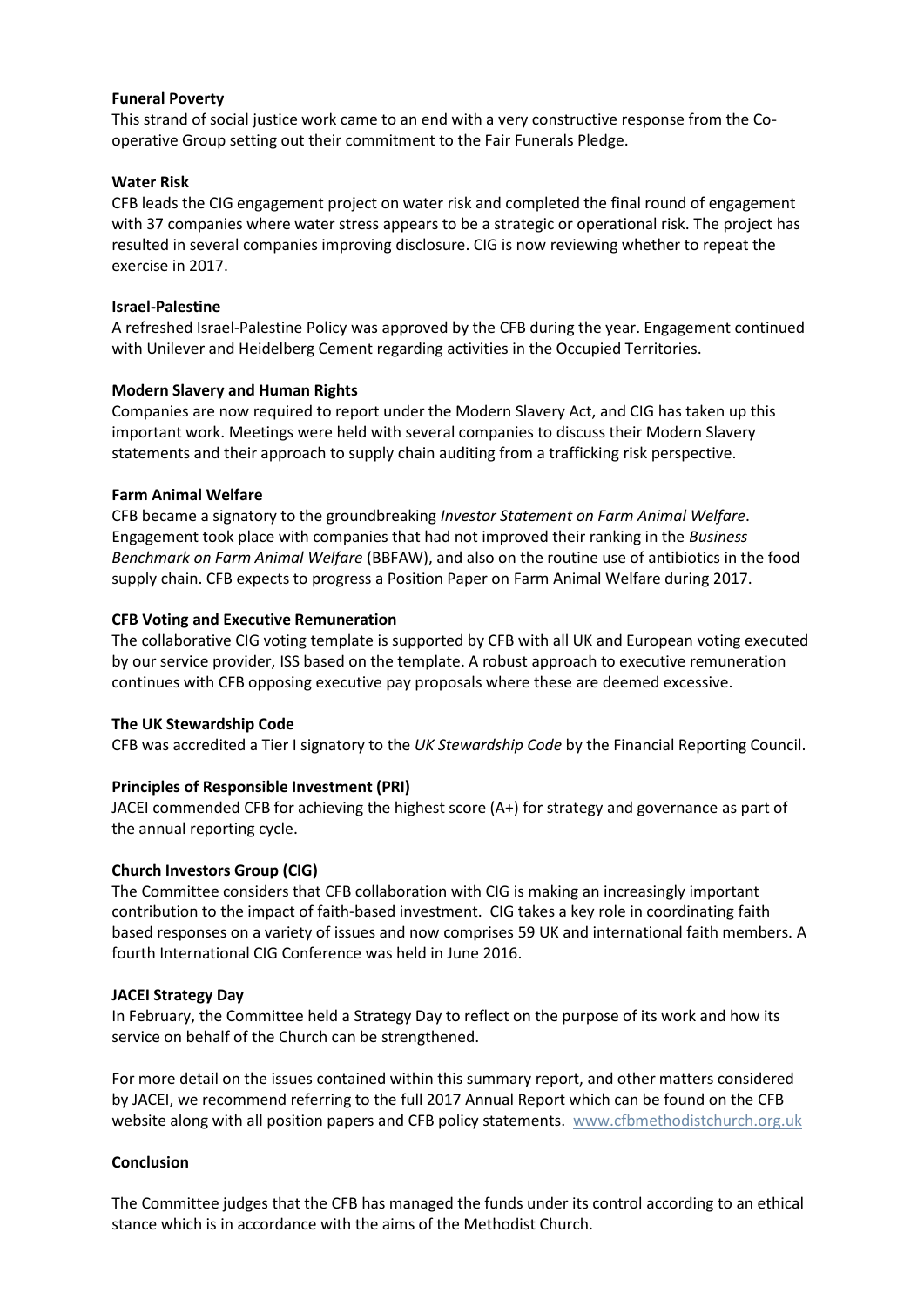In arriving at this conclusion the Committee scrutinised compliance with CFB ethical policies through the

- voting record of the CFB;
- ethically excluded lists of UK and European companies;
- monthly ethics meeting minutes of the CFB;
- company engagement record of the CFB;
- Trucost and EIRIS reviews of the CFB UK portfolio carbon footprint;
- participation of the CFB in the Institutional Investors Group on Climate Change (IIGCC); CDP (formerly the Carbon Disclosure Project); the Principles of Responsible Investment (PRI); Access to Medicines Index (ATMI); Access to Nutrition Index (ATNI); Business Benchmark on Farm Animal Welfare (BBFAW), and the Extractives Industry Transparency Scheme (EITI);
- collaboration with Wespath (the investment arm of the General Board of Pensions and Health Benefits of the United Methodist Church) and the Church Investors Group (CIG).

### **\*\*\*RESOLUTION**

**15/1. The Conference received the report of the Joint Advisory Committee on the Ethics of Investment for the year to 31 March 2017.**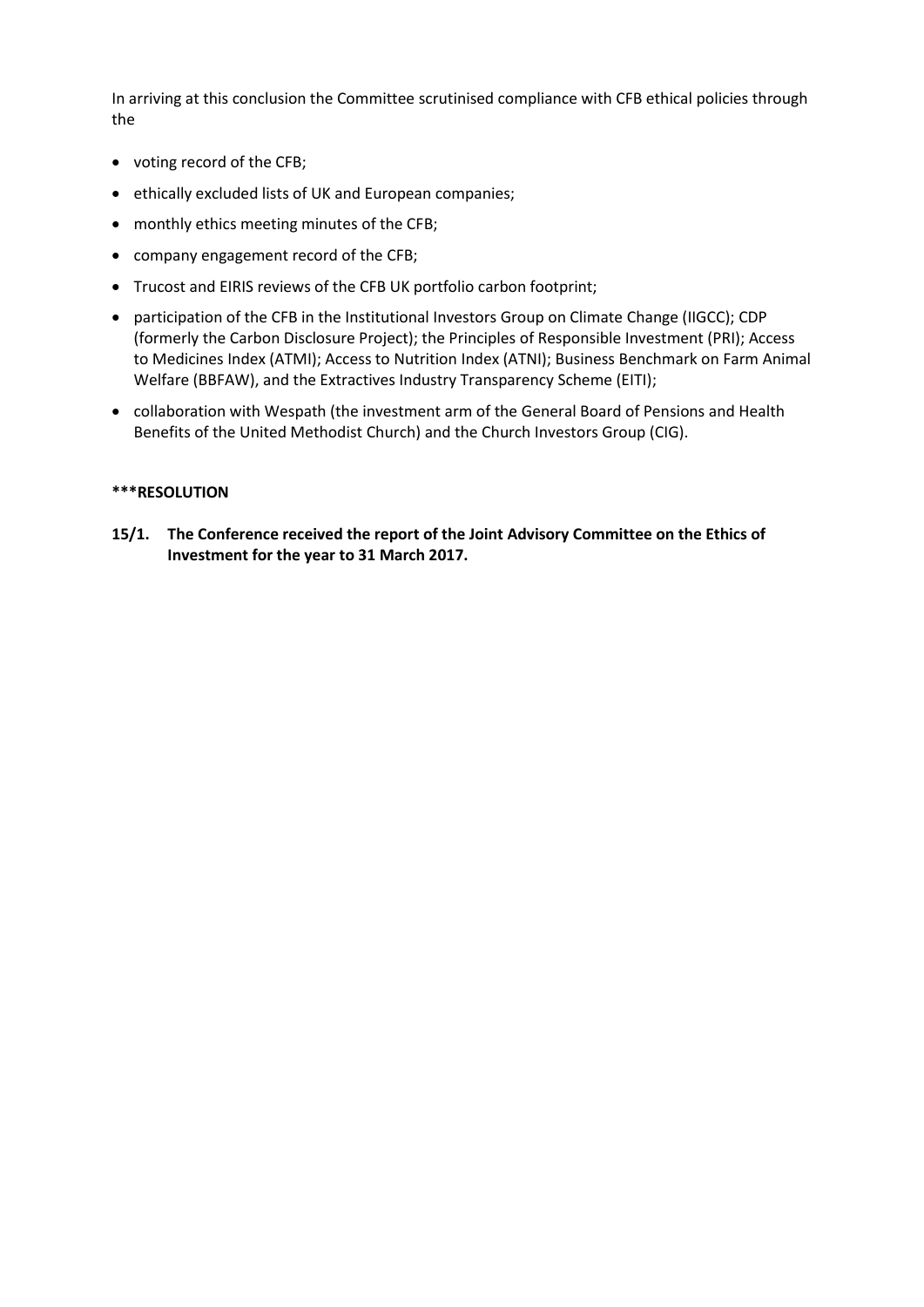### **Appendix - Role and Function of the Committee**

### **Terms of Reference**

The Joint Advisory Committee on the Ethics of Investment (JACEI) was established in 1983 by a Resolution of the Methodist Conference to provide a mechanism for the Methodist Church to tackle ethical dilemmas associated with investment and to report annually to the Conference. Its terms of reference, which were last revised in 2001, are as follows:

*The Joint Advisory Committee of the Ethics of Investment shall have a Chair appointed by the Methodist Council. The Committee shall have five members appointed by the Central Finance Board of the Methodist Church (CFB) and five members appointed by the Methodist Council. The function of the Committee shall be:*

- *to advise the CFB of ethical considerations relating to investment, it being accepted that the CFB legally has responsibility for making the final decision on the purchase or disposal of any share;*
- *to make public where appropriate any ethical policy of the CFB and in particular any investment decision taken on ethical grounds and any other advice the Committee may provide on ethical matters relating to investment;*
- *to report to the Conference on the workings of the Committee and in particular to comment on the performance of the CFB in managing the funds under its control according to an ethical stance which is in accordance with the aims of the Methodist Church.*

### **SRI Reporting Requirements**

In July 2000 regulations came into force obliging pension funds to consider their policy, if any, on socially responsible investment (SRI). In April 2005 similar requirements were extended to charities under the SORP guidelines. The UK Stewardship Code, published in July 2010, provides further clarity on reporting by investors. The CFB is investment manager to large pension funds that use the JACEI Conference Report as part of their assessment of CFB compliance with their SRI policies. The report should therefore enable trustee bodies to assess clearly whether the CFB has operated in a way consistent with the aims of the Methodist Church.

The CFB has been a signatory to the UK Stewardship Code since its inception in 2012, and its 2017 Statement disclosure is available a[t www.cfbmethodistchurch.org.uk.](http://www.cfbmethodistchurch.org.uk/)

The CFB is rated a Tier 1 signatory to the Code by the Financial Reporting Council (FRC).

### **JACEI Procedures**

The latest procedural amendments (2008) agreed that each meeting should have:

- one or two major items for debate either previously agreed by the Committee, requested by the CFB or driven by events;
- regular reporting items to keep the Committee fully informed of ethical issues relating to investment and to assist in the selection of items requiring a major debate;
- a report from the CFB on its 'ethical performance'. This would include the EIRIS screen, voting records and any disinvestment on ethical grounds.

That the Committee should: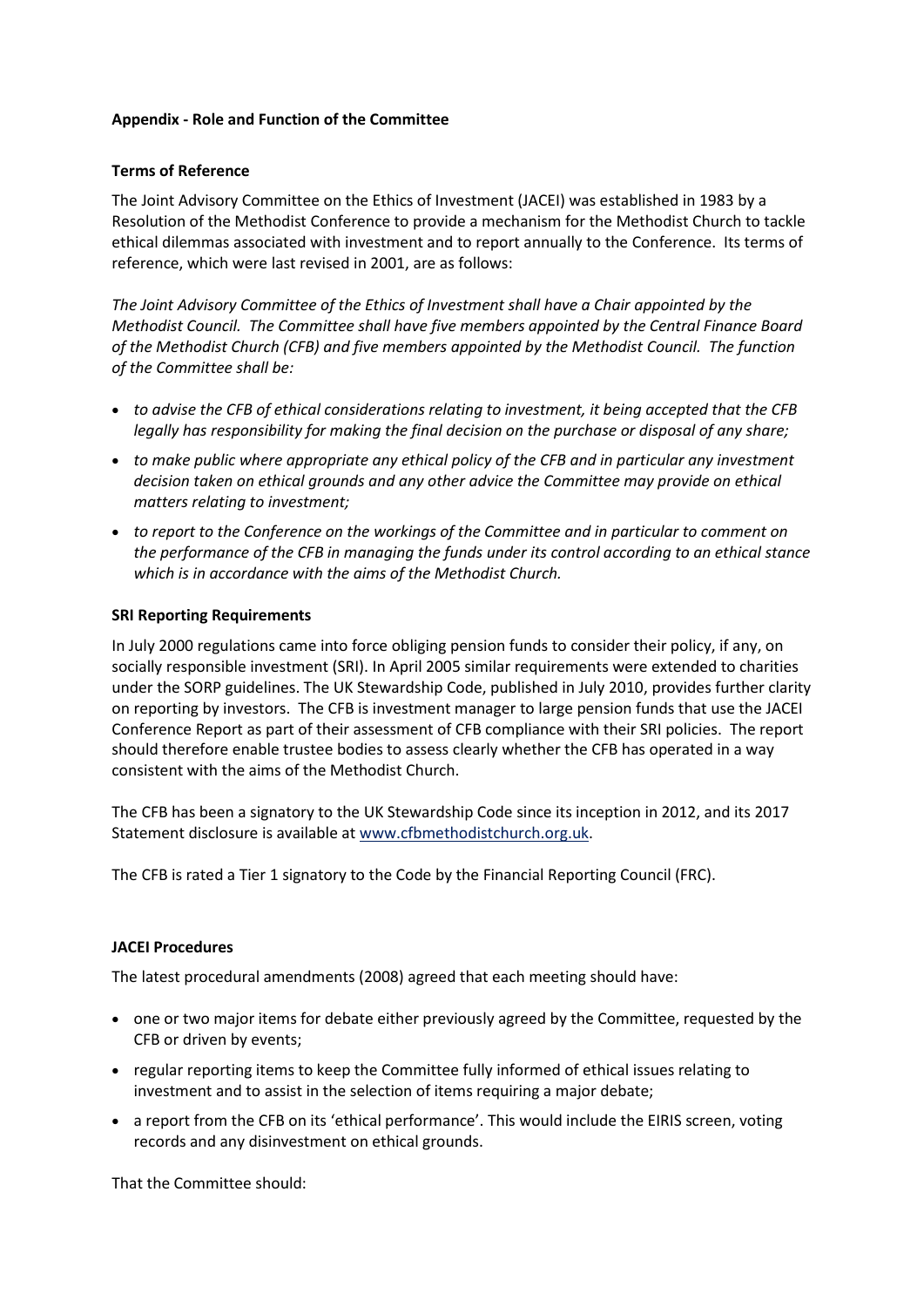- hold four meetings a year (in 2016/2017, these took place in June, September, December and March);
- have its own identity with an address located at Methodist Church House;
- advise the CFB in relation to current Methodist Church policy;
- examine all aspects of a company's operations rather than simply focus on one particular issue;
- take responsibility, where appropriate, for making public any ethical policy of the CFB and in particular any investment decision taken on ethical grounds;
- seek ways to make the advice provided by the Committee available to the wider Methodist Church.

Those Committee members should:

- feel free to contact the Secretary between meetings about issues of concern to them;
- email their comments on position papers or other matters to the Secretary if unable to attend a particular meeting.

### **Committee Membership**

The Revd Dr Stephen Wigley is Chair of the Committee. He assumed the role of Chair on 1 July 2016.

The Revd John Howard's term of office concluded in June 2016.

The JACEI Chair is nominated from among the membership of the District Chairs, and appointed by the Methodist Council.

Members nominated by the Methodist Council are:

- The Revd Dr Sheryl Anderson (from 1 April 2017)
- Professor David Clough (until 31 March)
- Dr Brian Gennery
- Ms Alison Jackson
- Ms Rachel Lampard
- Mr Chris Moorhouse

Nominated by the Central Finance Board (CFB) are:

- Dr Keith Aldred
- Mr Stephen Beer (from 1 January 2017)
- Mr Alan Emery
- Mr John Reynolds (until 31 May)
- Mr John Sandford (from 1 December 2017)
- Mr Bill Seddon (until 31 December)
- Mr Terry Wynn

The Revd Dr John Stephens attends as a representative of the Trustees of the Methodist Church in Ireland.

In attendance from time to time to facilitate the workings of the Committee were: Mr David Palmer, Mr Christophe Borysiewicz, Mr Miles Askew, Mr Steve Hucklesby and Ms Sophie Leake.

Ms Ashmar Ponniah is the JACEI Minutes Secretary.

Mr Neville White is the JACEI Secretary. He can be contacted at: